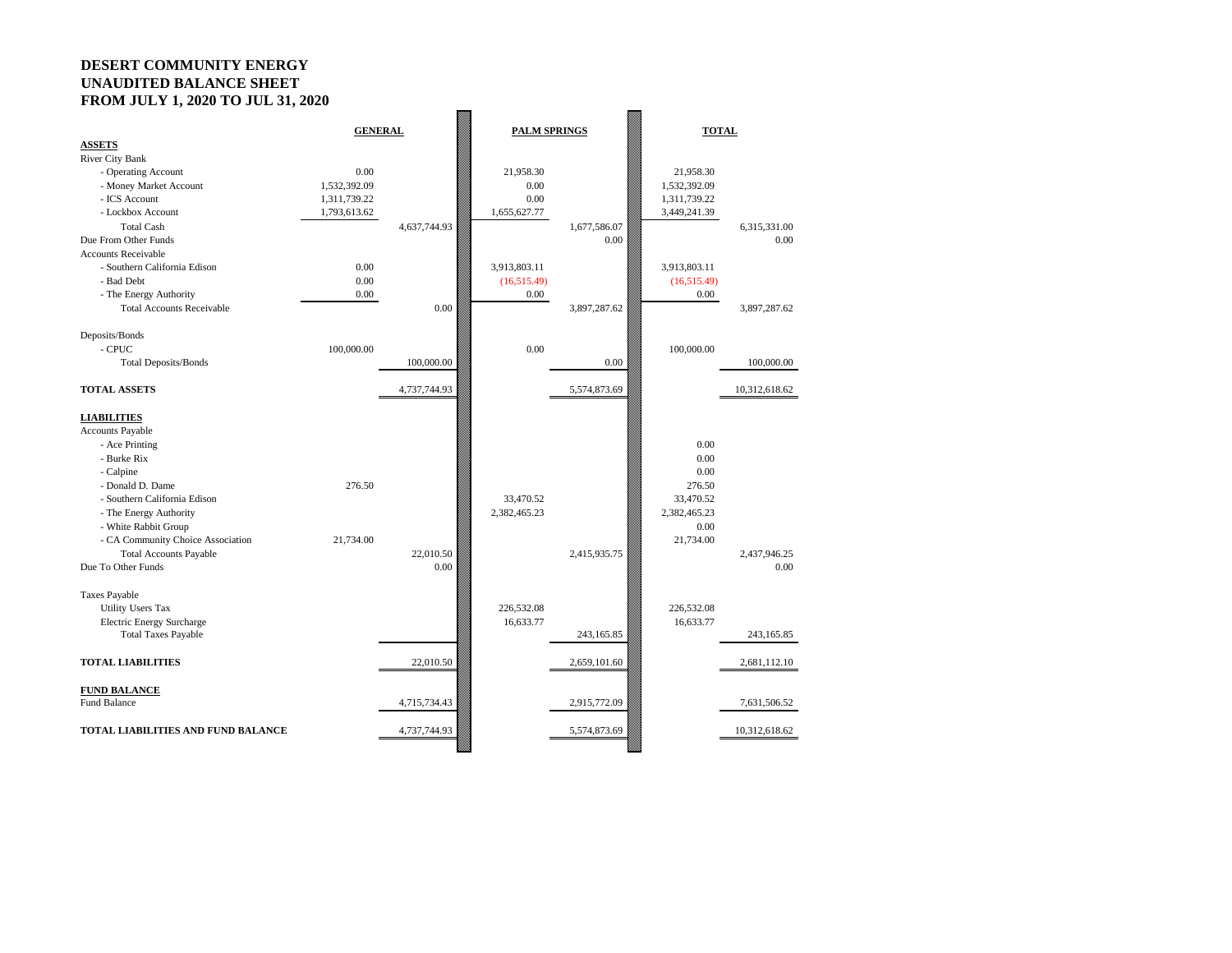## **DESERT COMMUNITY ENERGY UNAUDITED STATEMENT OF REVENUES, EXPENDITURES, AND CHANGES IN FUND BALANCES FROM JULY 1, 2020 TO JUL 31, 2020**

| 0.00<br>2,784,275.55<br><b>Electricity Sales</b><br>2,784,275.55<br>0.00<br><b>Bad Debt</b><br>0.00<br>0.00<br>28,823.21<br>0.00<br>28,823.21<br>Other Revenue<br><b>Investment Income</b><br>2,306.07<br>2,306.07<br>0.00<br>2,813,098.76<br>2,815,404.83<br><b>TOTAL REVENUES</b><br>2,306.07<br><b>EXPENDITURES</b><br>Cost of Electricity<br>0.00<br><b>Electricity Purchase</b><br>2,374,788.00<br>2,374,788.00<br>Low Carbon Settlement<br>0.00<br>0.00<br>0.00<br>51,398.02<br>0.00<br>51,398.02<br><b>Market Charges</b><br>0.00<br><b>Total Cost of Electricity</b><br>2,426,186.02<br>2,426,186.02<br>116.37<br>Accounting / Bank Services<br>116.37<br>0.00<br>0.00<br><b>Legal Services</b><br><b>Professional Services</b><br>0.00<br>0.00<br>- LSL, CPAs<br>0.00<br>- Lift to Rise<br>0.00<br>0.00<br>0.00<br>- Southern California Edison<br>0.00<br>0.00<br>0.00<br>0.00<br>$0.00\,$<br>0.00<br><b>Total Professional Services</b><br>Consultants<br>- Donald D. Dame<br>276.50<br>0.00<br>276.50<br>0.00<br>0.00<br>0.00<br>- Calpine Energy Solutions<br>- CVAG<br>0.00<br>0.00<br>0.00<br>- The Energy Authority<br>0.00<br>91,011.31<br>91,011.31<br>- White Rabbit Group<br>0.00<br>0.00<br>0.00<br>276.50<br>91,011.31<br><b>Total Consultants</b><br>91,287.81<br>Outreach<br>0.00<br>0.00<br>0.00<br>- Burke Rix Communications<br>0.00<br>0.00<br>0.00<br>- PersonifyPro<br>- Heslin Cinematic<br>0.00<br>0.00<br>0.00<br>- BFG LLC (Gay Desert Guide)<br>0.00<br>0.00<br>0.00<br>0.00<br>0.00<br><b>Total Outreach</b><br>0.00<br>Postage<br>- Ace Printing<br>0.00<br>403.68<br>403.68<br>0.00<br>403.68<br>403.68<br><b>Total Printing</b><br>Printing<br>- Ace Printing<br>648.00<br>0.00<br>648.00<br>0.00<br><b>Total Printing</b><br>648.00<br>648.00<br>Registrations/Memberships<br>- CA Community Choice Association<br>21,734.00<br>0.00<br>21,734.00<br><b>Total Registration/Memberships</b><br>21,734.00<br>0.00<br>21,734.00<br><b>TOTAL EXPENDITURES</b><br>2,518,249.01<br>2,540,375.88<br>22,126.87<br>(19,820.80)<br><b>Excess of Revenues over Expenditures</b><br>294,849.75<br>275,028.95<br>Fund Balance - Beginning of the Year<br>7,356,477.57<br>4,735,555.23<br>2,620,922.34<br>Fund Balance - End of the Year<br>4,715,734.43<br>2,915,772.09<br>7,631,506.52 | <b>REVENUES</b> | <b>GENERAL</b> |  | <b>PALM SPRINGS</b> | <b>TOTAL</b> |  |
|--------------------------------------------------------------------------------------------------------------------------------------------------------------------------------------------------------------------------------------------------------------------------------------------------------------------------------------------------------------------------------------------------------------------------------------------------------------------------------------------------------------------------------------------------------------------------------------------------------------------------------------------------------------------------------------------------------------------------------------------------------------------------------------------------------------------------------------------------------------------------------------------------------------------------------------------------------------------------------------------------------------------------------------------------------------------------------------------------------------------------------------------------------------------------------------------------------------------------------------------------------------------------------------------------------------------------------------------------------------------------------------------------------------------------------------------------------------------------------------------------------------------------------------------------------------------------------------------------------------------------------------------------------------------------------------------------------------------------------------------------------------------------------------------------------------------------------------------------------------------------------------------------------------------------------------------------------------------------------------------------------------------------------------------------------------------------------------------------------------------------------------------------------------------------------------------------------------------------------------------------------------------------------------------------------------------|-----------------|----------------|--|---------------------|--------------|--|
|                                                                                                                                                                                                                                                                                                                                                                                                                                                                                                                                                                                                                                                                                                                                                                                                                                                                                                                                                                                                                                                                                                                                                                                                                                                                                                                                                                                                                                                                                                                                                                                                                                                                                                                                                                                                                                                                                                                                                                                                                                                                                                                                                                                                                                                                                                                    |                 |                |  |                     |              |  |
|                                                                                                                                                                                                                                                                                                                                                                                                                                                                                                                                                                                                                                                                                                                                                                                                                                                                                                                                                                                                                                                                                                                                                                                                                                                                                                                                                                                                                                                                                                                                                                                                                                                                                                                                                                                                                                                                                                                                                                                                                                                                                                                                                                                                                                                                                                                    |                 |                |  |                     |              |  |
|                                                                                                                                                                                                                                                                                                                                                                                                                                                                                                                                                                                                                                                                                                                                                                                                                                                                                                                                                                                                                                                                                                                                                                                                                                                                                                                                                                                                                                                                                                                                                                                                                                                                                                                                                                                                                                                                                                                                                                                                                                                                                                                                                                                                                                                                                                                    |                 |                |  |                     |              |  |
|                                                                                                                                                                                                                                                                                                                                                                                                                                                                                                                                                                                                                                                                                                                                                                                                                                                                                                                                                                                                                                                                                                                                                                                                                                                                                                                                                                                                                                                                                                                                                                                                                                                                                                                                                                                                                                                                                                                                                                                                                                                                                                                                                                                                                                                                                                                    |                 |                |  |                     |              |  |
|                                                                                                                                                                                                                                                                                                                                                                                                                                                                                                                                                                                                                                                                                                                                                                                                                                                                                                                                                                                                                                                                                                                                                                                                                                                                                                                                                                                                                                                                                                                                                                                                                                                                                                                                                                                                                                                                                                                                                                                                                                                                                                                                                                                                                                                                                                                    |                 |                |  |                     |              |  |
|                                                                                                                                                                                                                                                                                                                                                                                                                                                                                                                                                                                                                                                                                                                                                                                                                                                                                                                                                                                                                                                                                                                                                                                                                                                                                                                                                                                                                                                                                                                                                                                                                                                                                                                                                                                                                                                                                                                                                                                                                                                                                                                                                                                                                                                                                                                    |                 |                |  |                     |              |  |
|                                                                                                                                                                                                                                                                                                                                                                                                                                                                                                                                                                                                                                                                                                                                                                                                                                                                                                                                                                                                                                                                                                                                                                                                                                                                                                                                                                                                                                                                                                                                                                                                                                                                                                                                                                                                                                                                                                                                                                                                                                                                                                                                                                                                                                                                                                                    |                 |                |  |                     |              |  |
|                                                                                                                                                                                                                                                                                                                                                                                                                                                                                                                                                                                                                                                                                                                                                                                                                                                                                                                                                                                                                                                                                                                                                                                                                                                                                                                                                                                                                                                                                                                                                                                                                                                                                                                                                                                                                                                                                                                                                                                                                                                                                                                                                                                                                                                                                                                    |                 |                |  |                     |              |  |
|                                                                                                                                                                                                                                                                                                                                                                                                                                                                                                                                                                                                                                                                                                                                                                                                                                                                                                                                                                                                                                                                                                                                                                                                                                                                                                                                                                                                                                                                                                                                                                                                                                                                                                                                                                                                                                                                                                                                                                                                                                                                                                                                                                                                                                                                                                                    |                 |                |  |                     |              |  |
|                                                                                                                                                                                                                                                                                                                                                                                                                                                                                                                                                                                                                                                                                                                                                                                                                                                                                                                                                                                                                                                                                                                                                                                                                                                                                                                                                                                                                                                                                                                                                                                                                                                                                                                                                                                                                                                                                                                                                                                                                                                                                                                                                                                                                                                                                                                    |                 |                |  |                     |              |  |
|                                                                                                                                                                                                                                                                                                                                                                                                                                                                                                                                                                                                                                                                                                                                                                                                                                                                                                                                                                                                                                                                                                                                                                                                                                                                                                                                                                                                                                                                                                                                                                                                                                                                                                                                                                                                                                                                                                                                                                                                                                                                                                                                                                                                                                                                                                                    |                 |                |  |                     |              |  |
|                                                                                                                                                                                                                                                                                                                                                                                                                                                                                                                                                                                                                                                                                                                                                                                                                                                                                                                                                                                                                                                                                                                                                                                                                                                                                                                                                                                                                                                                                                                                                                                                                                                                                                                                                                                                                                                                                                                                                                                                                                                                                                                                                                                                                                                                                                                    |                 |                |  |                     |              |  |
|                                                                                                                                                                                                                                                                                                                                                                                                                                                                                                                                                                                                                                                                                                                                                                                                                                                                                                                                                                                                                                                                                                                                                                                                                                                                                                                                                                                                                                                                                                                                                                                                                                                                                                                                                                                                                                                                                                                                                                                                                                                                                                                                                                                                                                                                                                                    |                 |                |  |                     |              |  |
|                                                                                                                                                                                                                                                                                                                                                                                                                                                                                                                                                                                                                                                                                                                                                                                                                                                                                                                                                                                                                                                                                                                                                                                                                                                                                                                                                                                                                                                                                                                                                                                                                                                                                                                                                                                                                                                                                                                                                                                                                                                                                                                                                                                                                                                                                                                    |                 |                |  |                     |              |  |
|                                                                                                                                                                                                                                                                                                                                                                                                                                                                                                                                                                                                                                                                                                                                                                                                                                                                                                                                                                                                                                                                                                                                                                                                                                                                                                                                                                                                                                                                                                                                                                                                                                                                                                                                                                                                                                                                                                                                                                                                                                                                                                                                                                                                                                                                                                                    |                 |                |  |                     |              |  |
|                                                                                                                                                                                                                                                                                                                                                                                                                                                                                                                                                                                                                                                                                                                                                                                                                                                                                                                                                                                                                                                                                                                                                                                                                                                                                                                                                                                                                                                                                                                                                                                                                                                                                                                                                                                                                                                                                                                                                                                                                                                                                                                                                                                                                                                                                                                    |                 |                |  |                     |              |  |
|                                                                                                                                                                                                                                                                                                                                                                                                                                                                                                                                                                                                                                                                                                                                                                                                                                                                                                                                                                                                                                                                                                                                                                                                                                                                                                                                                                                                                                                                                                                                                                                                                                                                                                                                                                                                                                                                                                                                                                                                                                                                                                                                                                                                                                                                                                                    |                 |                |  |                     |              |  |
|                                                                                                                                                                                                                                                                                                                                                                                                                                                                                                                                                                                                                                                                                                                                                                                                                                                                                                                                                                                                                                                                                                                                                                                                                                                                                                                                                                                                                                                                                                                                                                                                                                                                                                                                                                                                                                                                                                                                                                                                                                                                                                                                                                                                                                                                                                                    |                 |                |  |                     |              |  |
|                                                                                                                                                                                                                                                                                                                                                                                                                                                                                                                                                                                                                                                                                                                                                                                                                                                                                                                                                                                                                                                                                                                                                                                                                                                                                                                                                                                                                                                                                                                                                                                                                                                                                                                                                                                                                                                                                                                                                                                                                                                                                                                                                                                                                                                                                                                    |                 |                |  |                     |              |  |
|                                                                                                                                                                                                                                                                                                                                                                                                                                                                                                                                                                                                                                                                                                                                                                                                                                                                                                                                                                                                                                                                                                                                                                                                                                                                                                                                                                                                                                                                                                                                                                                                                                                                                                                                                                                                                                                                                                                                                                                                                                                                                                                                                                                                                                                                                                                    |                 |                |  |                     |              |  |
|                                                                                                                                                                                                                                                                                                                                                                                                                                                                                                                                                                                                                                                                                                                                                                                                                                                                                                                                                                                                                                                                                                                                                                                                                                                                                                                                                                                                                                                                                                                                                                                                                                                                                                                                                                                                                                                                                                                                                                                                                                                                                                                                                                                                                                                                                                                    |                 |                |  |                     |              |  |
|                                                                                                                                                                                                                                                                                                                                                                                                                                                                                                                                                                                                                                                                                                                                                                                                                                                                                                                                                                                                                                                                                                                                                                                                                                                                                                                                                                                                                                                                                                                                                                                                                                                                                                                                                                                                                                                                                                                                                                                                                                                                                                                                                                                                                                                                                                                    |                 |                |  |                     |              |  |
|                                                                                                                                                                                                                                                                                                                                                                                                                                                                                                                                                                                                                                                                                                                                                                                                                                                                                                                                                                                                                                                                                                                                                                                                                                                                                                                                                                                                                                                                                                                                                                                                                                                                                                                                                                                                                                                                                                                                                                                                                                                                                                                                                                                                                                                                                                                    |                 |                |  |                     |              |  |
|                                                                                                                                                                                                                                                                                                                                                                                                                                                                                                                                                                                                                                                                                                                                                                                                                                                                                                                                                                                                                                                                                                                                                                                                                                                                                                                                                                                                                                                                                                                                                                                                                                                                                                                                                                                                                                                                                                                                                                                                                                                                                                                                                                                                                                                                                                                    |                 |                |  |                     |              |  |
|                                                                                                                                                                                                                                                                                                                                                                                                                                                                                                                                                                                                                                                                                                                                                                                                                                                                                                                                                                                                                                                                                                                                                                                                                                                                                                                                                                                                                                                                                                                                                                                                                                                                                                                                                                                                                                                                                                                                                                                                                                                                                                                                                                                                                                                                                                                    |                 |                |  |                     |              |  |
|                                                                                                                                                                                                                                                                                                                                                                                                                                                                                                                                                                                                                                                                                                                                                                                                                                                                                                                                                                                                                                                                                                                                                                                                                                                                                                                                                                                                                                                                                                                                                                                                                                                                                                                                                                                                                                                                                                                                                                                                                                                                                                                                                                                                                                                                                                                    |                 |                |  |                     |              |  |
|                                                                                                                                                                                                                                                                                                                                                                                                                                                                                                                                                                                                                                                                                                                                                                                                                                                                                                                                                                                                                                                                                                                                                                                                                                                                                                                                                                                                                                                                                                                                                                                                                                                                                                                                                                                                                                                                                                                                                                                                                                                                                                                                                                                                                                                                                                                    |                 |                |  |                     |              |  |
|                                                                                                                                                                                                                                                                                                                                                                                                                                                                                                                                                                                                                                                                                                                                                                                                                                                                                                                                                                                                                                                                                                                                                                                                                                                                                                                                                                                                                                                                                                                                                                                                                                                                                                                                                                                                                                                                                                                                                                                                                                                                                                                                                                                                                                                                                                                    |                 |                |  |                     |              |  |
|                                                                                                                                                                                                                                                                                                                                                                                                                                                                                                                                                                                                                                                                                                                                                                                                                                                                                                                                                                                                                                                                                                                                                                                                                                                                                                                                                                                                                                                                                                                                                                                                                                                                                                                                                                                                                                                                                                                                                                                                                                                                                                                                                                                                                                                                                                                    |                 |                |  |                     |              |  |
|                                                                                                                                                                                                                                                                                                                                                                                                                                                                                                                                                                                                                                                                                                                                                                                                                                                                                                                                                                                                                                                                                                                                                                                                                                                                                                                                                                                                                                                                                                                                                                                                                                                                                                                                                                                                                                                                                                                                                                                                                                                                                                                                                                                                                                                                                                                    |                 |                |  |                     |              |  |
|                                                                                                                                                                                                                                                                                                                                                                                                                                                                                                                                                                                                                                                                                                                                                                                                                                                                                                                                                                                                                                                                                                                                                                                                                                                                                                                                                                                                                                                                                                                                                                                                                                                                                                                                                                                                                                                                                                                                                                                                                                                                                                                                                                                                                                                                                                                    |                 |                |  |                     |              |  |
|                                                                                                                                                                                                                                                                                                                                                                                                                                                                                                                                                                                                                                                                                                                                                                                                                                                                                                                                                                                                                                                                                                                                                                                                                                                                                                                                                                                                                                                                                                                                                                                                                                                                                                                                                                                                                                                                                                                                                                                                                                                                                                                                                                                                                                                                                                                    |                 |                |  |                     |              |  |
|                                                                                                                                                                                                                                                                                                                                                                                                                                                                                                                                                                                                                                                                                                                                                                                                                                                                                                                                                                                                                                                                                                                                                                                                                                                                                                                                                                                                                                                                                                                                                                                                                                                                                                                                                                                                                                                                                                                                                                                                                                                                                                                                                                                                                                                                                                                    |                 |                |  |                     |              |  |
|                                                                                                                                                                                                                                                                                                                                                                                                                                                                                                                                                                                                                                                                                                                                                                                                                                                                                                                                                                                                                                                                                                                                                                                                                                                                                                                                                                                                                                                                                                                                                                                                                                                                                                                                                                                                                                                                                                                                                                                                                                                                                                                                                                                                                                                                                                                    |                 |                |  |                     |              |  |
|                                                                                                                                                                                                                                                                                                                                                                                                                                                                                                                                                                                                                                                                                                                                                                                                                                                                                                                                                                                                                                                                                                                                                                                                                                                                                                                                                                                                                                                                                                                                                                                                                                                                                                                                                                                                                                                                                                                                                                                                                                                                                                                                                                                                                                                                                                                    |                 |                |  |                     |              |  |
|                                                                                                                                                                                                                                                                                                                                                                                                                                                                                                                                                                                                                                                                                                                                                                                                                                                                                                                                                                                                                                                                                                                                                                                                                                                                                                                                                                                                                                                                                                                                                                                                                                                                                                                                                                                                                                                                                                                                                                                                                                                                                                                                                                                                                                                                                                                    |                 |                |  |                     |              |  |
|                                                                                                                                                                                                                                                                                                                                                                                                                                                                                                                                                                                                                                                                                                                                                                                                                                                                                                                                                                                                                                                                                                                                                                                                                                                                                                                                                                                                                                                                                                                                                                                                                                                                                                                                                                                                                                                                                                                                                                                                                                                                                                                                                                                                                                                                                                                    |                 |                |  |                     |              |  |
|                                                                                                                                                                                                                                                                                                                                                                                                                                                                                                                                                                                                                                                                                                                                                                                                                                                                                                                                                                                                                                                                                                                                                                                                                                                                                                                                                                                                                                                                                                                                                                                                                                                                                                                                                                                                                                                                                                                                                                                                                                                                                                                                                                                                                                                                                                                    |                 |                |  |                     |              |  |
|                                                                                                                                                                                                                                                                                                                                                                                                                                                                                                                                                                                                                                                                                                                                                                                                                                                                                                                                                                                                                                                                                                                                                                                                                                                                                                                                                                                                                                                                                                                                                                                                                                                                                                                                                                                                                                                                                                                                                                                                                                                                                                                                                                                                                                                                                                                    |                 |                |  |                     |              |  |
|                                                                                                                                                                                                                                                                                                                                                                                                                                                                                                                                                                                                                                                                                                                                                                                                                                                                                                                                                                                                                                                                                                                                                                                                                                                                                                                                                                                                                                                                                                                                                                                                                                                                                                                                                                                                                                                                                                                                                                                                                                                                                                                                                                                                                                                                                                                    |                 |                |  |                     |              |  |
|                                                                                                                                                                                                                                                                                                                                                                                                                                                                                                                                                                                                                                                                                                                                                                                                                                                                                                                                                                                                                                                                                                                                                                                                                                                                                                                                                                                                                                                                                                                                                                                                                                                                                                                                                                                                                                                                                                                                                                                                                                                                                                                                                                                                                                                                                                                    |                 |                |  |                     |              |  |
|                                                                                                                                                                                                                                                                                                                                                                                                                                                                                                                                                                                                                                                                                                                                                                                                                                                                                                                                                                                                                                                                                                                                                                                                                                                                                                                                                                                                                                                                                                                                                                                                                                                                                                                                                                                                                                                                                                                                                                                                                                                                                                                                                                                                                                                                                                                    |                 |                |  |                     |              |  |
|                                                                                                                                                                                                                                                                                                                                                                                                                                                                                                                                                                                                                                                                                                                                                                                                                                                                                                                                                                                                                                                                                                                                                                                                                                                                                                                                                                                                                                                                                                                                                                                                                                                                                                                                                                                                                                                                                                                                                                                                                                                                                                                                                                                                                                                                                                                    |                 |                |  |                     |              |  |
|                                                                                                                                                                                                                                                                                                                                                                                                                                                                                                                                                                                                                                                                                                                                                                                                                                                                                                                                                                                                                                                                                                                                                                                                                                                                                                                                                                                                                                                                                                                                                                                                                                                                                                                                                                                                                                                                                                                                                                                                                                                                                                                                                                                                                                                                                                                    |                 |                |  |                     |              |  |
|                                                                                                                                                                                                                                                                                                                                                                                                                                                                                                                                                                                                                                                                                                                                                                                                                                                                                                                                                                                                                                                                                                                                                                                                                                                                                                                                                                                                                                                                                                                                                                                                                                                                                                                                                                                                                                                                                                                                                                                                                                                                                                                                                                                                                                                                                                                    |                 |                |  |                     |              |  |
|                                                                                                                                                                                                                                                                                                                                                                                                                                                                                                                                                                                                                                                                                                                                                                                                                                                                                                                                                                                                                                                                                                                                                                                                                                                                                                                                                                                                                                                                                                                                                                                                                                                                                                                                                                                                                                                                                                                                                                                                                                                                                                                                                                                                                                                                                                                    |                 |                |  |                     |              |  |
|                                                                                                                                                                                                                                                                                                                                                                                                                                                                                                                                                                                                                                                                                                                                                                                                                                                                                                                                                                                                                                                                                                                                                                                                                                                                                                                                                                                                                                                                                                                                                                                                                                                                                                                                                                                                                                                                                                                                                                                                                                                                                                                                                                                                                                                                                                                    |                 |                |  |                     |              |  |
|                                                                                                                                                                                                                                                                                                                                                                                                                                                                                                                                                                                                                                                                                                                                                                                                                                                                                                                                                                                                                                                                                                                                                                                                                                                                                                                                                                                                                                                                                                                                                                                                                                                                                                                                                                                                                                                                                                                                                                                                                                                                                                                                                                                                                                                                                                                    |                 |                |  |                     |              |  |
|                                                                                                                                                                                                                                                                                                                                                                                                                                                                                                                                                                                                                                                                                                                                                                                                                                                                                                                                                                                                                                                                                                                                                                                                                                                                                                                                                                                                                                                                                                                                                                                                                                                                                                                                                                                                                                                                                                                                                                                                                                                                                                                                                                                                                                                                                                                    |                 |                |  |                     |              |  |
|                                                                                                                                                                                                                                                                                                                                                                                                                                                                                                                                                                                                                                                                                                                                                                                                                                                                                                                                                                                                                                                                                                                                                                                                                                                                                                                                                                                                                                                                                                                                                                                                                                                                                                                                                                                                                                                                                                                                                                                                                                                                                                                                                                                                                                                                                                                    |                 |                |  |                     |              |  |